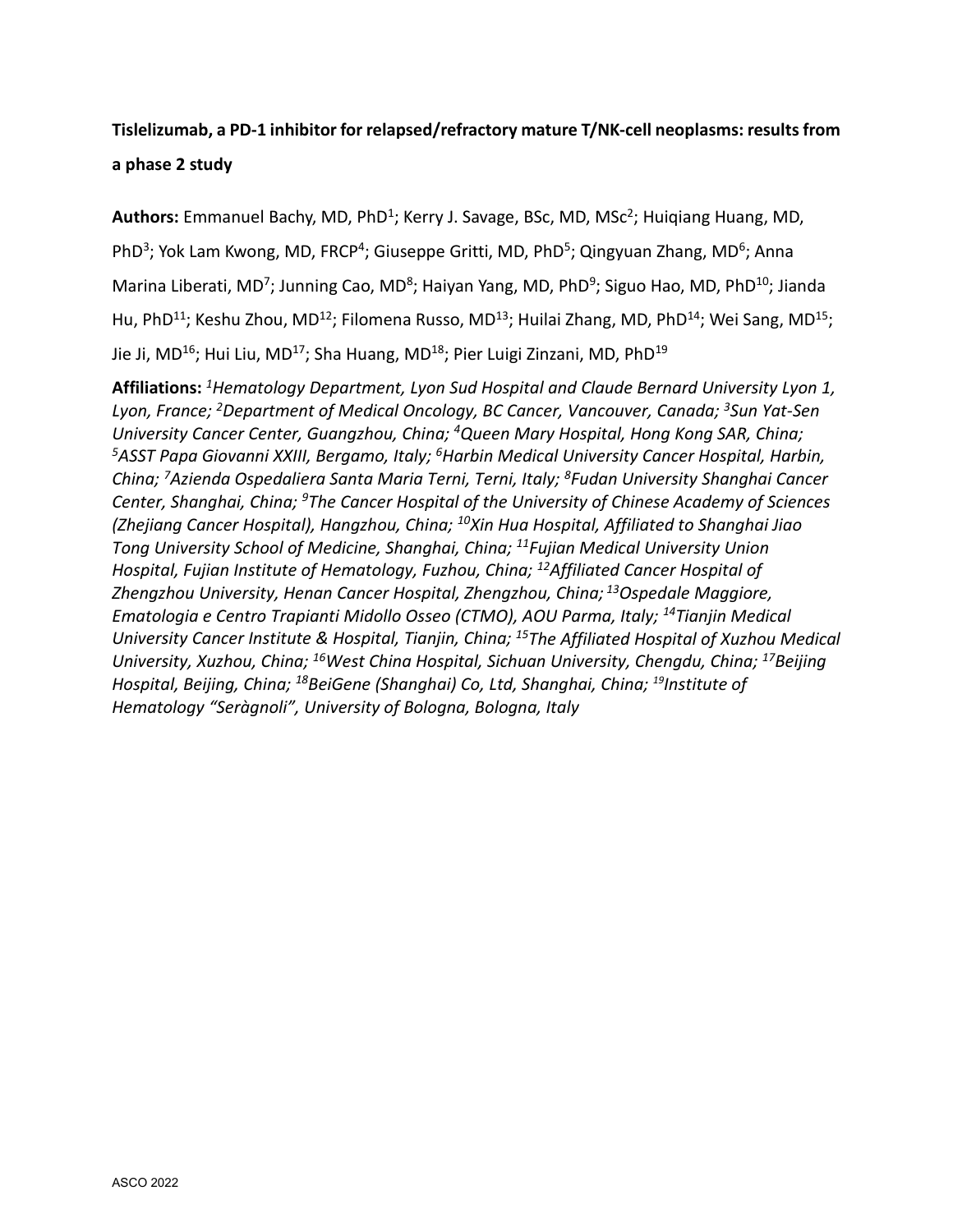**Background:** Effective treatment choices for patients (pts) with relapsed/refractory (R/R) mature T/NK-cell neoplasms after failure of standard therapies are limited. Tislelizumab (TIS), a humanized anti-PD-1 mAb, demonstrated outstanding efficacy and favorable safety in pts with R/R classical Hodgkin lymphoma or solid tumors. We present safety and efficacy of the phase 2 study of TIS in pts with R/R mature T/NK-cell neoplasms.

**Methods:** Pts were enrolled into 3 cohorts stratified by the type of T/NK-cell neoplasm to receive TIS 200 mg intravenously every 3 weeks until disease progression or intolerable toxicity. Eligible pts had ≥1 prior systemic therapy, disease progression during/after most recent therapy completion or refractory disease, ECOG ≤2, and life expectancy ≥6 mo. Primary endpoint was investigator-assessed overall response rate (ORR). Secondary endpoints included duration of response (DoR), complete response (CR) rate, progression-free survival (PFS), overall survival (OS) in cohorts 1 and 2, and safety.

**Results:** 77 pts were treated. Cohort 1: R/R extranodal NK/T-cell lymphoma (n=22); cohort 2: R/R mature T-cell neoplasms (n=44; 21 peripheral T-cell lymphoma not otherwise specified; 11 angioimmunoblastic T-cell lymphoma; 12 anaplastic large cell lymphoma); cohort 3: R/R cutaneous T-cell lymphomas (CTCL; stage  $\geq 1B$ ; n=11; 8 mycosis fungoides and 3 Sézary syndrome). Of all pts, 76.6% had advanced-stage disease, 51.9% had refractory disease, and 49.4% had ≥3 prior systemic regimens. Median treatment cycles for cohorts 1, 2, and 3 were 5 (range, 1-37), 4.5 (range, 1-38), and 17 (range, 3-25), respectively. Cohort 3 had promising efficacy (median follow-up [FU] 16.6 mo): ORR 45.5%; CR 9.1%; median DoR 11.3 mo (95% CI: 2.76-11.30); median PFS 16.8 mo; median OS not reached (NR). Modest efficacy was reported in cohort 1 (median FU 8.4 mo): ORR 31.8%; CR 18.2%; median DoR NR (95% CI: 2.66-not estimable [NE]); median PFS 2.7 mo; median OS 8.8 mo and also in cohort 2 (median FU 9.3 mo): ORR 20.5%; CR 9.1%; median DoR 8.2 mo (95% CI: 2.50-NE); median PFS 2.7 mo; median OS 13.3 mo. Most frequent adverse events (AEs) were pyrexia (32.5%), anemia (18.2%), arthralgia (18.2%), and diarrhea (15.6%); most frequent grade ≥3 AEs were anemia (7.8%), pneumonia (6.5%), and neutropenia (5.2%). Any grade immune-mediated AEs occurred in 22 (28.6%) pts, most frequently hypothyroidism (10.4%), hyperglycemia (5.2%), and rash (5.2%); and grade ≥3 in 4 (5.2%) pts (blood creatine